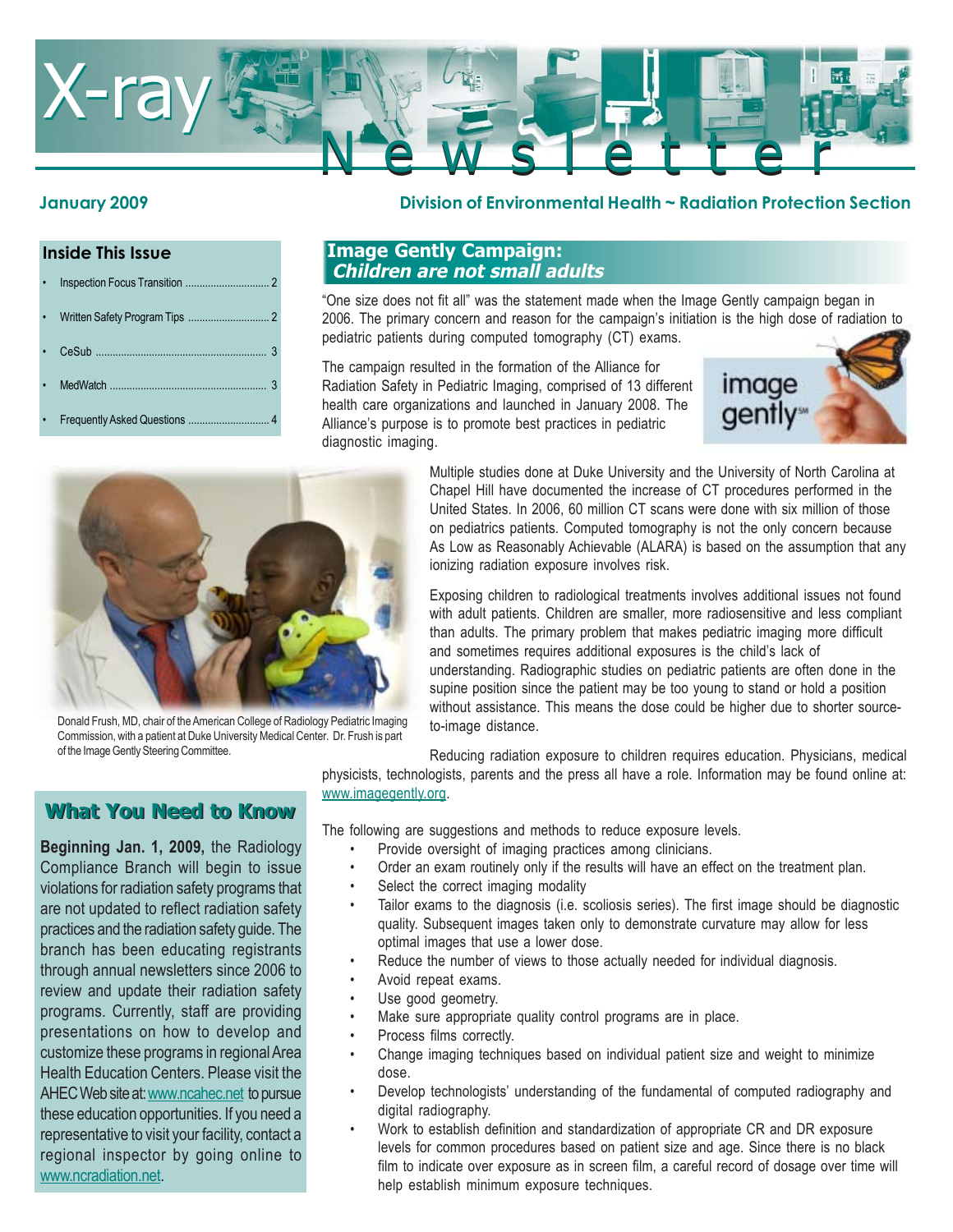# **Inspection Focus Transitions**

While the core radiation safety principles remain unchanged over time, new technology requires the agency to examine efficiency and effectiveness. Registrants are in a state of transition from film-screen to digital modalities. The RCB had to transition to equipment that can work both for digital and film-screen modalities during the inspection process. With that change completed, staff have begun to transition its inspection protocols to meet the demands of new technology.

The inspection protocols are changing from predominately equipment measurements to performance-based measures. More meaningful measurements with branch equipment means less time in the radiographic rooms during inspections. Inspectors will continue to review basic required paperwork regarding registration, installation and maintenance of X-ray equipment while in the facility. A checklist of the required documents is located online at: www.ncradiation.net. Inspectors will review the facility radiation safety program content,

#### **If you own, possess or use X-ray equipment in North Carolina you are required to:**

- Have all equipment registered with this agency.
- Report when equipment has been stored, sold or transferred immediately.
- Notify the Radiation Protection Section if you sell your practice.
- Review your Notice of Registration for accuracy. If any information on the form has changed, including equipment, address, contacts or contact information, notify RPS immediately.
- Provide access to authorized representatives who have the authority to enter any facility at reasonable times to determine compliance. Reasonable hours are the operating hours of the business Monday through Friday.

documentation supporting annual review and the program's implementation during the inspection. The primary focus is, and always will be, radiation safety and how it is implemented in the facility.

To facilitate this process and ensure compliance on inspections, the RCB staff encourages you to review and update your radiation safety programs to the current state guidance. There is a guide to assist you in designing and customizing your radiation safety program on the RCB Web site.

Regional inspection staff are available to answer your questions and do presentations in your respective regions. Contact information is available online at: www.ncradiation.net/Xray/regions.htm. If you click on the region of your work, the contact information for the regional inspector will appear.

# **Tips for a Great Written Safety Program**

- Keep it SHORT! Make sure all necessary information is included, but keep it to the point.
- Make sure all allowable personnel monitoring doses are actually written in the program. Each written safety program can cite the regulation book, but the actual allowable limits have to be written out in the program.
- Include the radiation safety officer's duties and make sure they know how to perform these duties.
- Know your retention schedule for equipment and dosimetry. Records should be kept indefinitely for the life of the room and equipment.
- Be sure to EXPLAIN the type of training the operator receives. Do not just name the school or program, but give credentials, if applicable, and explain the content and length of the training.
- Familiarize yourself with ALARA.
	- Remember to keep exposure time to a minimum.
	- Keep an increased distance between the source of radiation and operator.
	- Use adequate shielding.
	- See Reference Guide "ALARA" and "Purpose and Guidelines for Developing a Written Safety Program" on the branch's Web site.

Be sure to include your facility's pregnancy policy. See the Reference Guide, Pregnancy-Employee/Patient at: www.ncradiation.net/x-ray/ reference.htm.

Finally, see the Safety Program Guide at: www.ncradiation.net/x-ray/ x-ray.htm for additional information.

# **Image Gently Campaign** (cont. from p. 1)

While risks involved in projection radiology are low compared to CT, efforts to reduce dosage in both are worthwhile as long as the image quality is maintained.

Medical physicists, radiologists and technologists working as a team can develop the necessary changes to reduce exposure to pediatric patients without sacrificing image quality or level of patient care.

*Coming Soon: Image Gently Reference Guide* www.ncradiation.net.

# **Check out our Web site! www.ncradiation.net**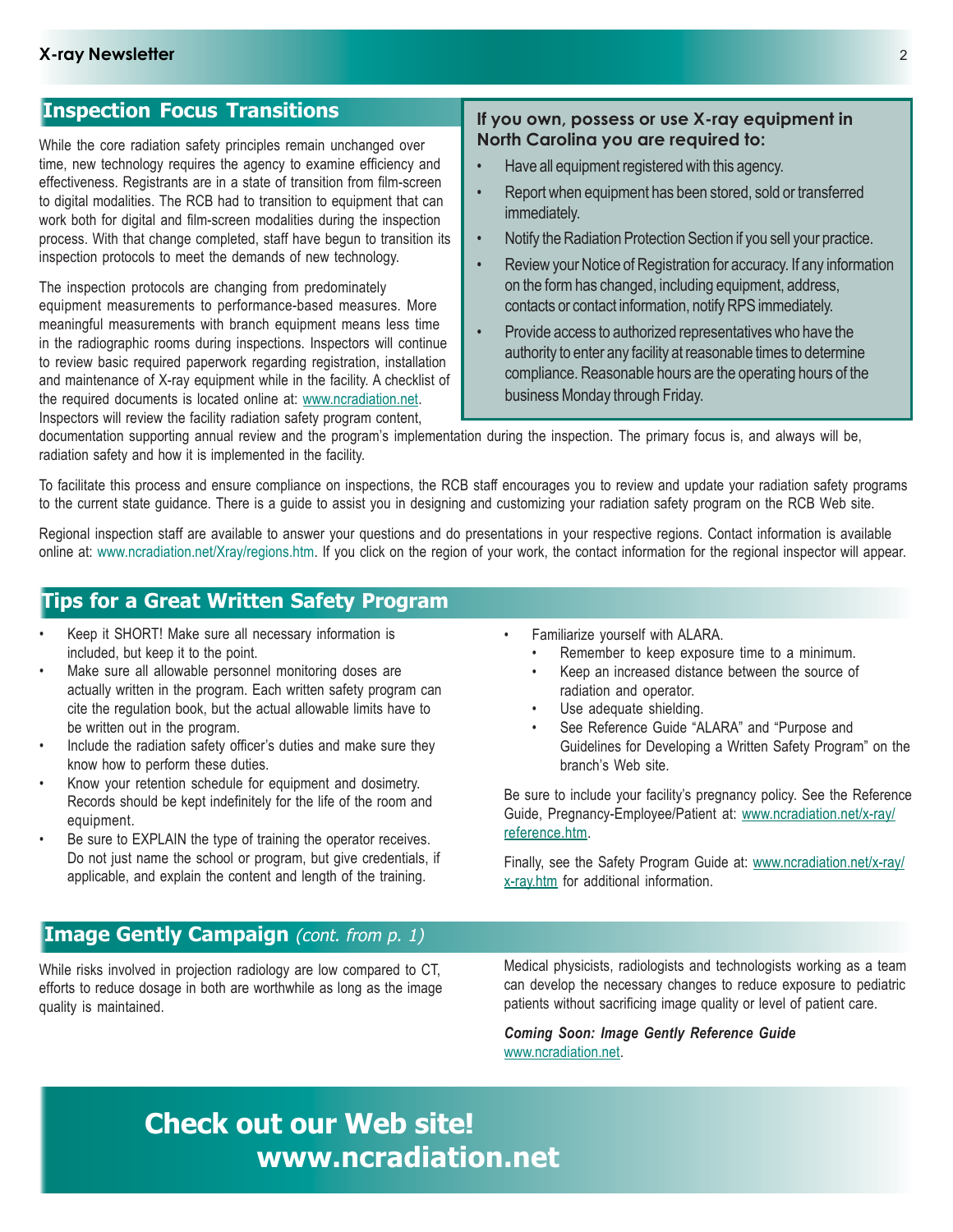# **CeSub: What and How?**

North Carolina registrants and service providers are required to report adverse events and complete specific U.S. Food and Drug Administration forms. These reporting requirements are currently captured via a federal electronic reporting system, called CeSub (Center for Devices and Radiological Health electronic Submissions).

CeSub was created as a result of two very successful starter programs named "eLaser" and "Turbo 510(k)." CeSub is a new tool to collect and submit data. This program is improved and is now available for voluntary use by service providers and manufacturers in the radiological health industry.

CeSub is **FREE**! See www.fda.gov/cdrh/cesub/ for more information or to download the free software.

Some of the things that the CeSub will allow registrants and service companies to do include:

- (1) Complete and submit information for a variety of radiation safety product reports and annual reports for radiationemitting products to the Radiological Health Program;
- (2) Complete and submit the MedWatch 3500A form for medical equipment adverse event reports; and
- (3) Complete and submit the form FDA 2579 for Report of Assembly of a Diagnostic X-Ray System.

form is to be used; it can be downloaded from the FDA's Web site, which is listed below. This reporting can be done online, by phone or by the MedWatch 3500 form. To report, go to www.fda.gov/medwatch/

# **MedWatch: What it is and why it is important to you**

The FDA has the responsibility of making sure that all regulated, marketed medical products are safe for consumers. This includes X-RAY! MedWatch is used to report safety information and any event that may be harmful for users. This means it distributes safety information and investigates and monitors harmful events that are reported. Some of the areas covered are medical products, including prescription and over-the-counter drugs, medical devices and radiation-emitting devices.

MedWatch distributes product safety alerts, recalls, withdrawals and labeling changes that may affect the well-being of Americans. Through the Web site, www.fda.gov/medwatch/what.htm, you can view reports, safety notifications and label changes from 1996 to present. MedWatch also allows health care workers and consumers to report any problem that may have incurred while prescribing, dispensing or using such associated drugs or devices. This would include any event that would have occurred during the use of radiographic equipment. Sometimes it may be the facility's choice to report an event, and sometimes there is no choice involved.

#### *Voluntary or "Choice" Reporting*

Voluntary reporting is accomplished by using the FDA Form 3500.

This form can be found on the FDA's Web site. This is used to report spontaneous events that occur during clinical care but not events that occur during clinical trials or studies. The FDA does rely on these voluntary reports in order to keep effective drugs and devices available on the market. This leads to increased patient safety and safety is the number one goal.

#### *Mandatory, "Not a Choice" Reporting*

There are occasions in which events are mandated to be reported. This means that there is not a choice. Nursing home facilities and hospitals are mandated to report any suspected medical equipment-related deaths or serious injuries. The FDA and equipment manufacturer must be notified. The FDA 3500

## **Facts About X-ray**

The use of X-ray machines has been regulated by the RPS since 1964, when the initial regulations were adopted by the General Assembly. All users of X-ray producing equipment are regulated, except federal agencies and Indian health agencies.

Two primary groups make up X-ray users: healing arts and non-healing arts applications. The category of users in the healing arts range from the use of X-ray imaging in hospitals, clinics, physicians, chiropractors, dentistry and veterinary practices.

The use of X-ray in non-healing arts ranges from learning labs at universities and industrial radiography to law enforcement applications for bomb detection or finger printing and irradiation for communicable disease control.

Presently there are 7,220 X-ray registrants with a total of 22,504 tubes. These registrants are inspected on a two-, three- or four-year frequency, which was determined by the state's fee program. All registrants are inspected according to the *North Carolina Regulations for Protection Against Radiation* and any applicable federal requirements.

feedback.htm. Food and Drug Administration *Contacting MedWatch* **MEDWATCH • Mailing address**: MedWatch –

Office Of The Commissioner Office of Scientific and Medical Programs 5600 Fishers Lane, Room 12B05 Rockville, MD 20857



- **For answers to questions about specific products:**
	- o FDA Index www.fda.gov/opacom/hpchoice.html
	- o Drug Information Pathfinder –
- www.fda.gov/cder/Offices/DDI/pathfinder.htm • Call 1-888-INFO-FDA (1-888-463-6332) to speak to an
- FDA representative or Medical Devices at 1-800-638-2041.